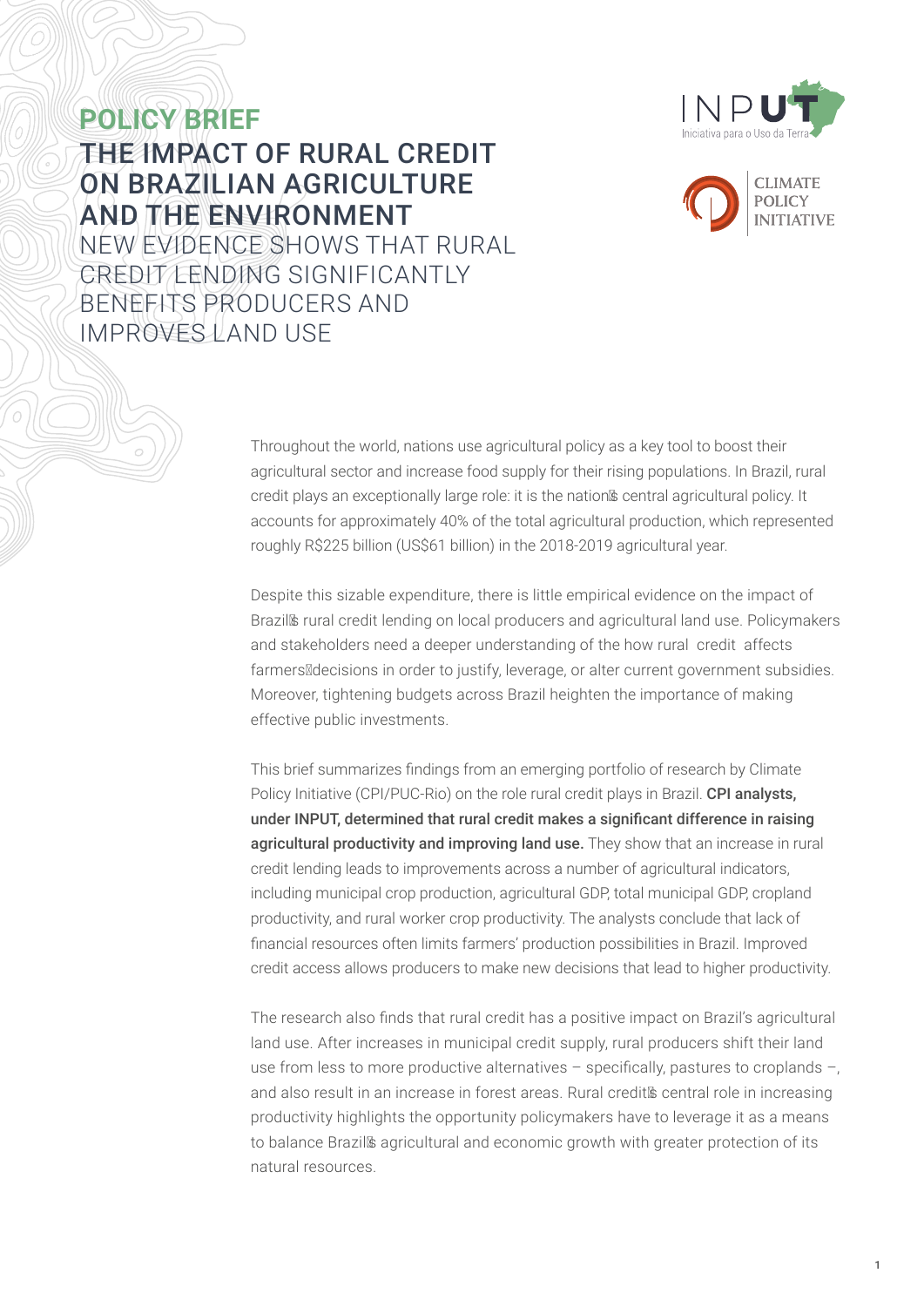# RECOMMENDATIONS

1. Rural credit should be used to help reconcile Brazil's production and conservation goals. Increasing productivity does not need to come from expanding area. Brazil's rural credit is successful in improving yields and reducing deforestation despite a poorly designed, outdated distribution system. Resources from rural credit should be directed in such a way that it helps promote productivity gains and relieve the pressures driving deforestation.

2. Changes to rural credit should be introduced gradually. Rural credit is very important to financially constrained producers. Enhancements to the design of rural credit will have valuable benefits and increase the value of the program. But it is important that policymakers protect the stability of the system for local producers and, therefore, avoid disruptions in agricultural output.

## THE IMPACT OF RURAL CREDIT ON AGRICULTURE, ECONOMIC GROWTH AND LAND USE

Fostering agricultural productivity is key to meeting one of Brazil's biggest challenges: fulfilling the growing demand for food and bioenergy while simultaneously protecting the environment. Public policies that improve the allocation of technology and production resources are fundamental to meeting this goal.

In Brazil, which is the third largest agricultural producer in the world, the annual amount of credit available to the farming sector is about 40% of the total agricultural production value. Rural credit is therefore a major source of funding for agribusiness. Currently, two government plans determine the rural credit funding sources, the amounts allocated to each credit line, and the primary conditions for producers to obtain loans. These are:

- The Agricultural Plan (*Plano Agrícola e Pecuário* PAP), which outlines programs for medium and large producers.
- The National Plan for Family Farming (*Programa Nacional de Fortalecimento da Agricultura Familiar* - PRONAF), which targets small producers.

For the agricultural year 2018-2019, these plans included R\$194 billion (US\$52billion) in PAP and R\$31 billion (US\$8.4 billion) in PRONAF.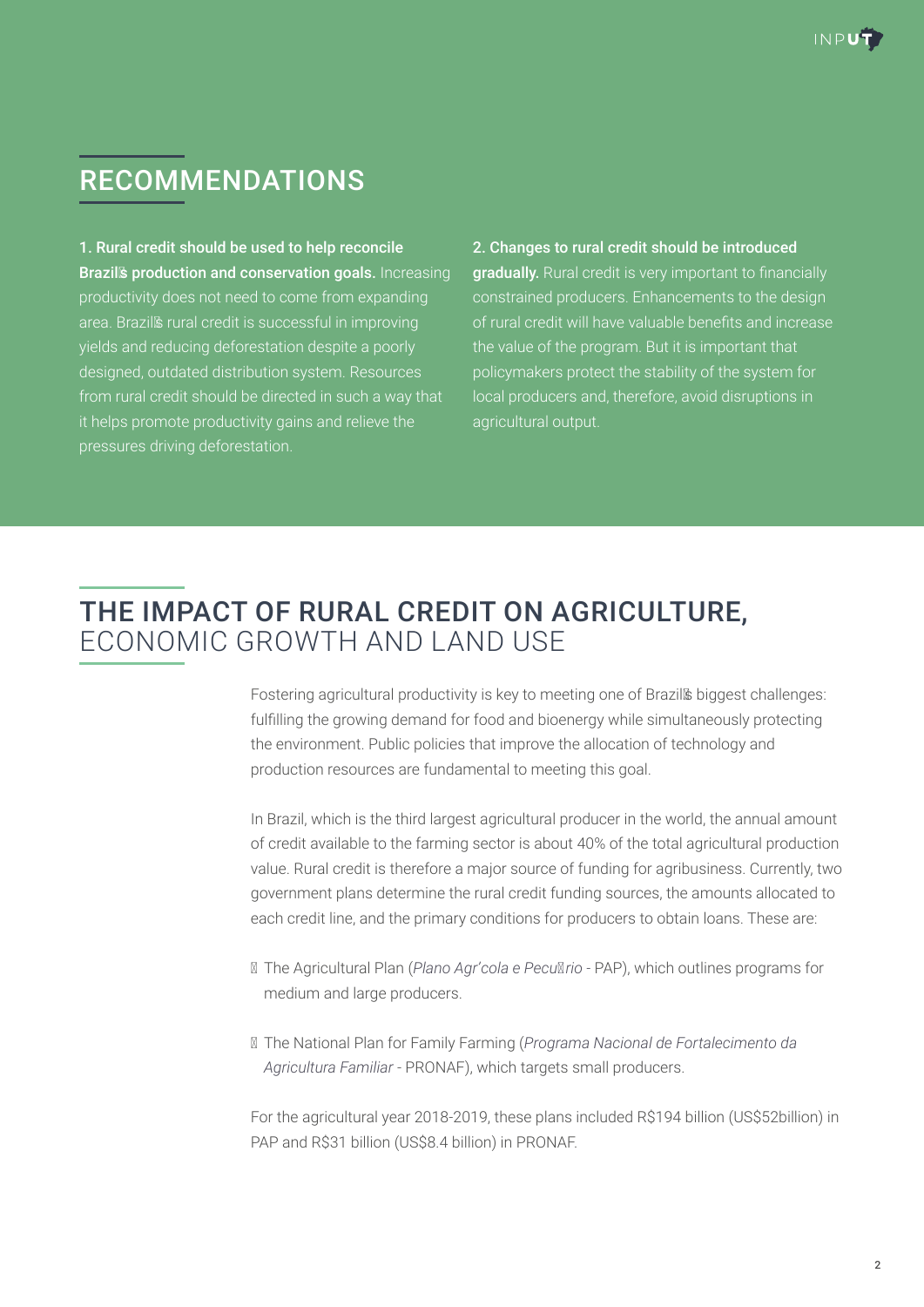

## Measuring the Impacts of Rural Credit

Understanding how rural credit affects economic growth and productivity presents a number of methodological challenges. While credit might improve agricultural production, banks and other financial providers may target farmers or regions with higher agricultural potential. This could generate a deceiving perception of an inflated role for rural credit. Simply looking at the correlations between credit and productivity may be misleading as it is hard to interpret what drives what – does credit increase productivity or do financial institutions target highly productive farmers?

CPI analysts disentangle the impacts of interest using rigorous methods that isolate the effect of credit on production and land use. Because rural producers often rely on local banks for their borrowing, disruptions in the flow of credit from national banks can be tracked as a means of determining how the rural credit supply is reaching producers on the ground. Changes in these bank flows allow analysts to isolate the impact of the credit supply on rural producers at the municipal level.

This analysis uses comprehensive data on rural credit lending by financial institutions as well as municipality-level outcomes from 2002 to 2015 to test whether changes in lending affect agricultural output, agricultural productivity, and land use.

## The Effect of Rural Credit on Municipalities

The results show that a 1% increase in rural credit lending leads to a 0.29% increase in municipal crop production, 0.17% increase in agricultural GDP, 0.05% increase in total municipal GDP, 0.21% increase in cropland productivity, and 0.22% in rural worker crop productivity (which is accompanied by a 0.01% increase in mean rural worker salaries).

Therefore, Brazil's rural credit policy makes a difference on the ground and leads to more efficient production. The rural credit resources matter to farmers, who are using the funds to improve their businesses and gain productivity. The fact that farmers change their decisions when faced with the opportunity of increased financial resources means they are usually limited in their production choices by credit constraints.

The analysis also demonstrates a significant, positive impact of rural credit on Brazil's agricultural land use. Rural producers shift their land use from pastures to croplands after an increase in credit supply. For each 1% increase in rural credit, the analysts document a statistically significant increase of 0.08% in crop area, a 0.11% decrease in pasture, and a positive impact of 0.02% on forest areas. They also find no significant effect on the number of rural workers. The increase in of forest areas means that rural credit allows farmers to do more with their existing land, driving increases in productivity and helping Brazil meet its conservation goals.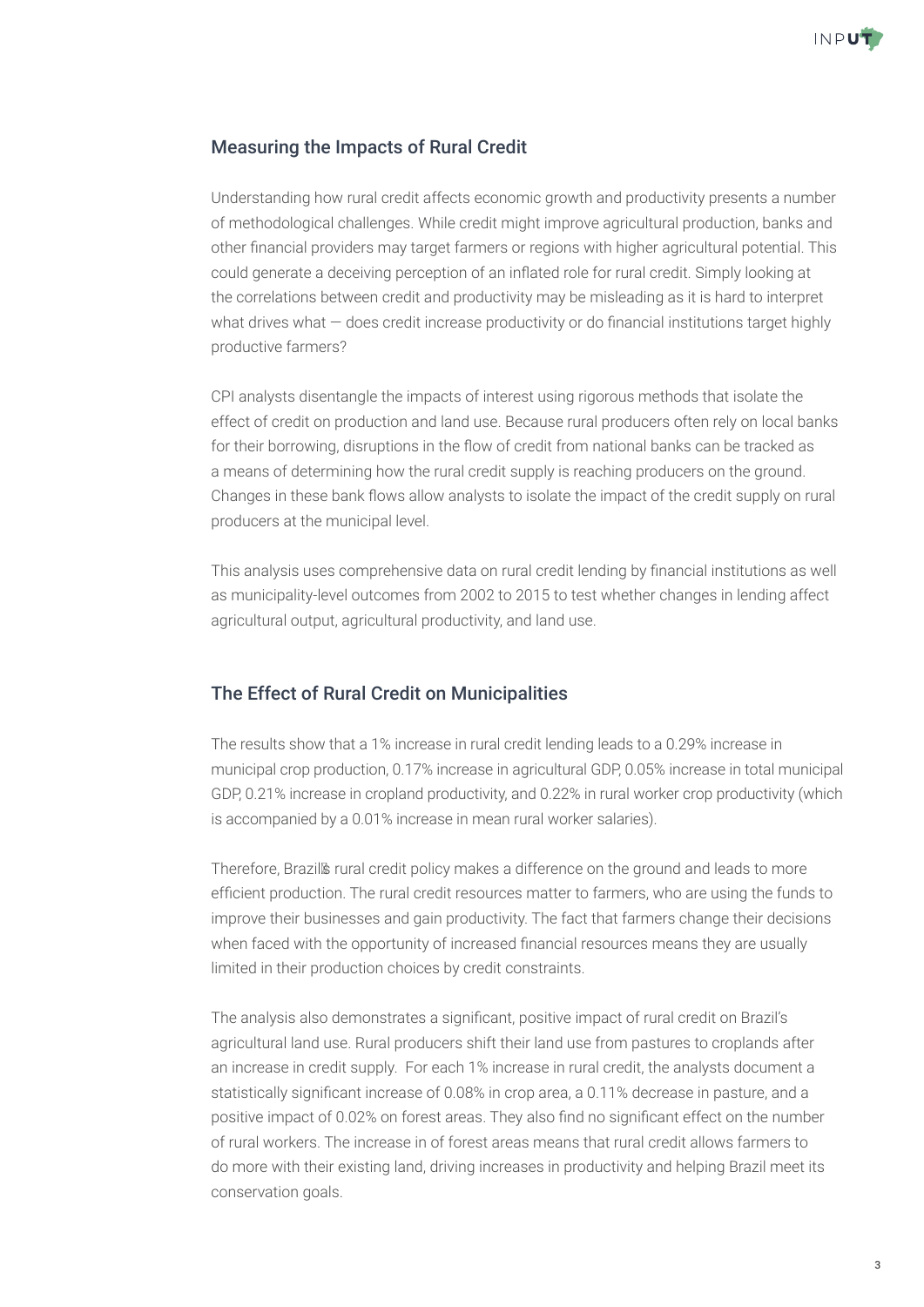



Figure 1: Impact of Increases in Rural Credit on Agricultural Production, Productivity and Land Use

*Source: Climate Policy Initiative with data from the Brazilian Central Bank*

Such findings align with CPI's previous research on agriculture and land use. Brazil has plenty of already cleared land available for agricultural expansion. Pastures for cattle ranching in Brazil have very low productivity and the conversion of pastures to cropland is observed in several studies that analyze productivity gains in the Brazilian agriculture.1 The abundance of lands means that Brazil can nearly double its crop production without clearing new land and reducing natural forests.2

<sup>1</sup> See *The Next Step Towards Climate Change Mitigation: Improving Productivity of Brazil's Agricultural Lands* at [https://www.inputbrasil.org/](https://www.inputbrasil.org/wp-content/uploads/2017/05/Brief_The_Next-Step_Towards_Climate_Change_Mitigation_Improving_Productivity_of_Brazil%E2%80%99s_Agricultural_Land.pdf) [wp-content/uploads/2017/05/Brief\\_The\\_Next-Step\\_Towards\\_Climate\\_Change\\_Mitigation\\_Improving\\_Productivity\\_of\\_Brazil%E2%80%99s\\_](https://www.inputbrasil.org/wp-content/uploads/2017/05/Brief_The_Next-Step_Towards_Climate_Change_Mitigation_Improving_Productivity_of_Brazil%E2%80%99s_Agricultural_Land.pdf) [Agricultural\\_Land.pdf](https://www.inputbrasil.org/wp-content/uploads/2017/05/Brief_The_Next-Step_Towards_Climate_Change_Mitigation_Improving_Productivity_of_Brazil%E2%80%99s_Agricultural_Land.pdf)

<sup>2</sup> See *[Ensuring Greener Economic Growth for Brazil](https://climatepolicyinitiative.org/publication/ensuring-greener-economic-growth-for-brazil/)* at [https://climatepolicyinitiative.org/wp-content/uploads/2018/12/BID-Ensuring-Greener-](https://climatepolicyinitiative.org/wp-content/uploads/2018/12/BID-Ensuring-Greener-Economic-Growth-for-Brazil.pdf)[Economic-Growth-for-Brazil.pdf](https://climatepolicyinitiative.org/wp-content/uploads/2018/12/BID-Ensuring-Greener-Economic-Growth-for-Brazil.pdf)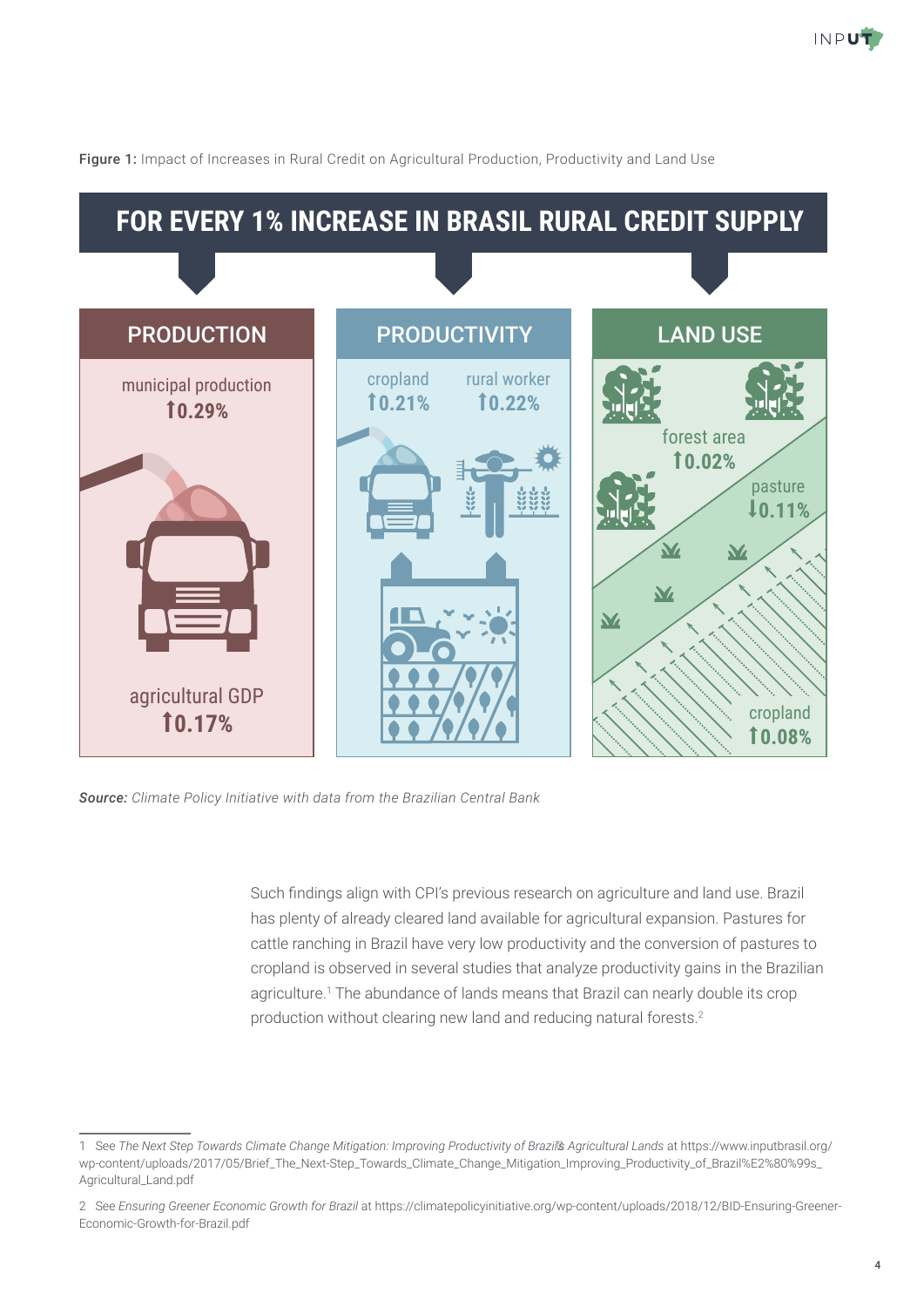## THE RURAL CREDIT **SYSTEM**

CPI analysts have also mapped the paths that credit takes to reach rural producers, and they show widespread complications in the design of the distribution system. Based on a framework initially designed in the 1960s, Brazil's current rural credit policy is characterized by a highly complex set of funding sources and programs, each with intricate rules. While the multiplicity of funding and distribution channels have the objective of sending resources to specific regions and activities, the structure distorts credit access and loan conditions throughout the country. This distortion results in a wide variation in rural credit access and generates frustrating uncertainty for producers.<sup>3</sup> Previous CPI analysis also shows that the availability of financial resources for rural producers is often determined by the geographic location of bank branches and cooperatives, which have many determinants not always related to the agricultural potential of the localities where producers work and live.

The fragmentation of Brazil's rural credit, which reaches rural producers inconsistently across the country and fluctuates from year-to-year, is a major inhibitor to achieve even better results from rural credit resources.<sup>4</sup> If Brazil can reap a 0.17% increase in agricultural GDP from a 1% increase in rural credit lending, the nation could widely benefit from improved rural credit rules and distribution channels.

# **CONCLUSION**

The study provides causal inference concerning the impacts of Brazil's primary agricultural policy: rural credit works by boosting agricultural productivity without compromising forested areas. Rural credit allows rural producers to make better investment decisions and, consequently, promotes greater municipal productivity and growth. On top, it has a positive impact in protecting natural lands by shifting production towards previously cleared areas.

Brazil's policymakers will benefit from a better understanding of the tradeoffs involved in the sizable resources allocated to rural credit, since they must make tough decisions about how to better leverage existing budgets. Knowledge on producers' constraints and the current opportunities to improve the design and efficiency of Brazil's rural credit policy reveals the potential gains that this policy reform can bring. Nevertheless, this reform must be done carefully to ensure that it will potentialize productivity gains while also protecting the nation's natural resources.

<sup>3</sup> See *Distribution Channels for Rural Credit: Design of financial Services Increases Farmer Uncertainty* at [https://www.inputbrasil.org/wp](https://www.inputbrasil.org/wp-content/uploads/2018/02/CPI_Brief_IN_-_Distribution_Channels_for_Rural_Credit-1.pdf)[content/uploads/2018/02/CPI\\_Brief\\_IN\\_-\\_Distribution\\_Channels\\_for\\_Rural\\_Credit-1.pdf](https://www.inputbrasil.org/wp-content/uploads/2018/02/CPI_Brief_IN_-_Distribution_Channels_for_Rural_Credit-1.pdf)

<sup>4</sup> See *The Fragmented Rules of Brazilian Rural Credit: How Policy Design Creates Artificial Obstacles in Credit Access and Loan Conditions for Rural Producers* at [https://www.inputbrasil.org/wp-content/uploads/2018/07/CPI\\_Brief\\_Fragmented\\_Rules\\_Brazilian\\_Rural\\_Credit-1.pdf](https://www.inputbrasil.org/wp-content/uploads/2018/07/CPI_Brief_Fragmented_Rules_Brazilian_Rural_Credit-1.pdf)